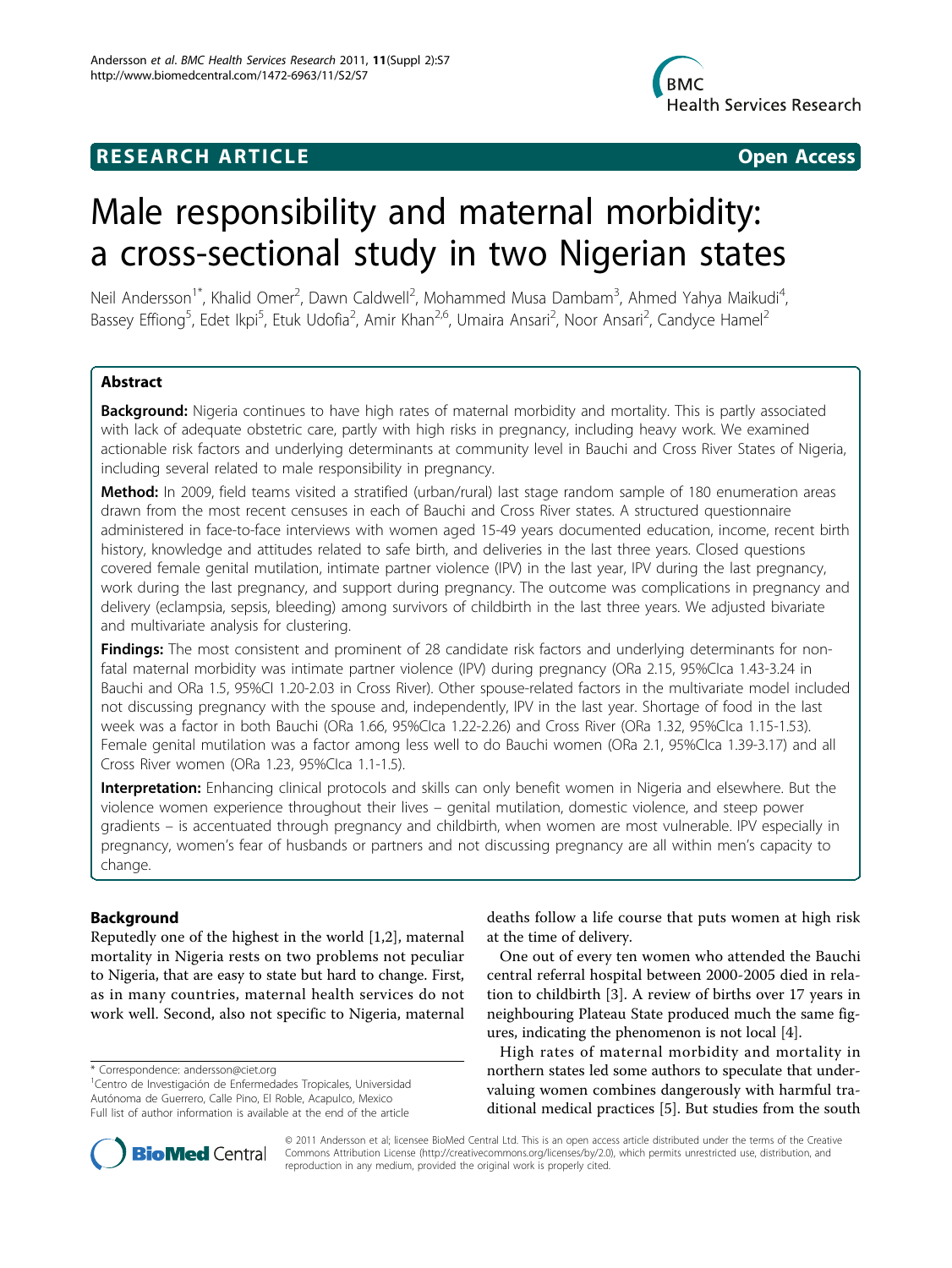show very similar pictures of late presentation of morbidity at weak emergency services [\[6](#page-9-0)-[10](#page-9-0)]. North and south, the common morbidities are puerperal sepsis, haemorrhage, abortion complications, eclampsia and prolonged obstructed labour. Several studies have focussed on factors underlying these problems. "Poverty" receives several mentions [[11](#page-9-0)-[13](#page-10-0)]; although antenatal and delivery services are officially free at government facilities, in practice almost everyone has some expenditure [[14,15](#page-10-0)]. A study of maternity staff knowledge in two south-western states of Nigeria showed many maternity unit operatives lack knowledge and skills of emergency management [[16](#page-10-0)].

Bauchi in the north of Nigeria is predominantly Islamic; polygamy is common. Cross River is the south-eastern corner of the country, and the main religion is Christian (Evangelical and Catholic). As part of the five-year Nigeria Evidence-based Health System Initiative (NEHSI) [\[17\]](#page-10-0), the state governments of Bauchi and Cross River nominated maternal outcomes as their first health priority for study. This article results from a bigger process of building evidence-based planning capacity in the health sector, to improve the public health. This analysis examined actionable risk factors and underlying determinants for reduction of maternal morbidity and, as a result, mortality in these two states.

## Methods

A cross-sectional survey in 180 sites in a stratified last stage random sample of the recent census enumeration areas (EAs) in Bauchi and Cross River states. In each state, a panel of 60 sites provided state level representation; in addition, 10 sites in each of three randomly selected focus local government authorities (LGA) in each state provided increased sensitivity of local analysis. Local interviewers identified women who had been pregnant in the previous three years and administered a questionnaire in their language of choice. There was no sub-sampling within the enumeration area, or within households.

State planners chose the focus of the survey, and participated in review of existing data, design of instruments, training of fieldworkers, supervision of fieldwork, analysis and development of emerging policy implications.

A household interview provided household characteristics and a questionnaire for women asked if respondents had given birth in the last three years. For those that had done so, we obtained information on the pregnancy and its outcome, surgical intervention during the delivery and the state of the child. We asked simple direct questions about occurrence of complications: During this last pregnancy did you have fits or convulsions? Did the wound open up afterwards or become infected? Did you develop high fever within six weeks after this delivery? Did you develop foul-smelling discharge from vagina within six weeks after this delivery?

The principal analysis addressed all these complications together, under the hypothesis that positive spouse involvement in the pregnancy would be associated with fewer complications. We repeated the analysis separately for specific morbidities: pre-eclampsia and sepsis. We defined pre-eclampsia as two or more of the following during pregnancy: raised blood pressure, swelling of face or hands, fits/convulsions, or upon testing of their urine, they received information that something was wrong.

Table [1](#page-2-0) lists the potential risk factors and underlying determinants covered as direct closed questions. Interviewers asked women about female genital mutilation (FGM) in two questions, one specifically about circumcision and another about removal of genital flesh. They asked women about physical intimate partner violence (IPV) in the last year and, separately, during the last pregnancy (In the last year, have you had violent arguments where your partner beat, kicked or slapped you? During the pregnancy, did your partner beat, kick or slap you?).

The survey occurred from May to November 2009. In each state we standardized training in non-sample sites, training 20-30 fieldworkers over one week. Some 140 interviewers aged 20-35 years worked in 12 teams (one man and two women per team), conducting a general household interview (female interviewer), a husband/ spouse interview (male interviewer), and an interview with women who had been pregnant in the last three years (female interviewer).

Teams covered each enumeration area moving radially outwards, excluding no households or women in the households. In a second visit, a smaller team conducted focus group discussions separately with women and men, and visited the government health facilities mentioned by household respondents. There were 180 male and 180 female focus groups; each with 7-10 members with a total participation of 1434 men and 1544 women. The team also reviewed government prenatal and delivery services nearest to each cluster, including issues like access to water, privacy and qualifications of health workers.

Preliminary results provided a template for genderstratified focus group discussions in each of the 180 clusters. Facilitators asked questions and used standardized prompts and monitors recorded male and female discussions about work during pregnancy, safe pregnancy and safe birth, IPV and FGM.

#### Statistical methods

Different operators entered the data twice with validation to minimize keystroke errors. Analysis relied on CIETmap open-source software [[18\]](#page-10-0) that offers a user-friendly interface with the now standard statistical programming language R. We weighted all estimates proportional to population within each state, down-weighting the additional sites in the six focus LGAs.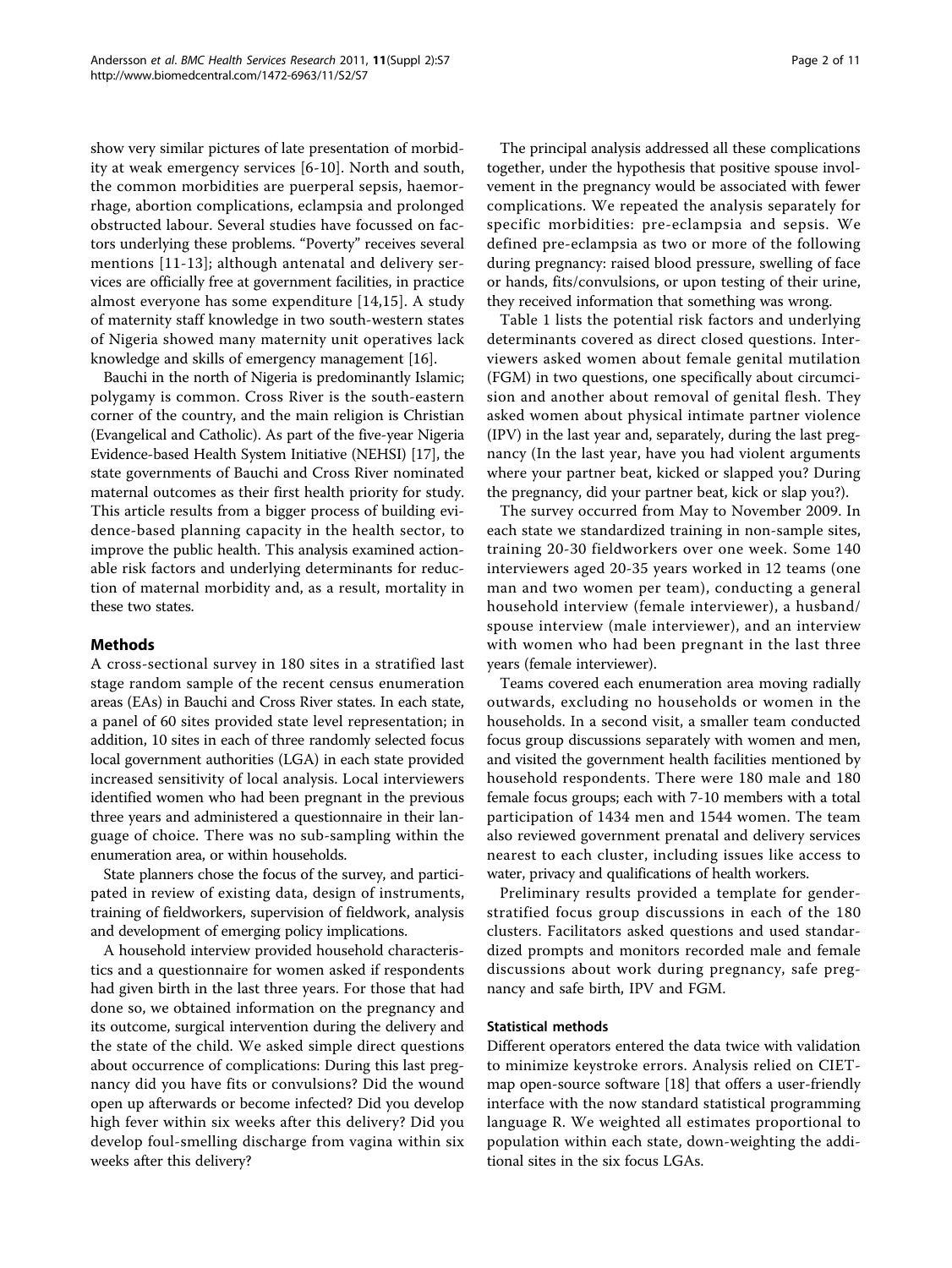|                                                                                 | <b>Bauchi State</b> |                 | <b>Cross River State</b> |                 |  |
|---------------------------------------------------------------------------------|---------------------|-----------------|--------------------------|-----------------|--|
| All women interviewed                                                           | 11486               |                 | 14268                    |                 |  |
| Women with pregnancy in the last three years                                    | 7870                |                 | 7759                     |                 |  |
| Urban                                                                           |                     | 18.2% 1246/7870 | 30.3% 2617/7759          |                 |  |
| Any formal education                                                            |                     | 22.1% 1719/7834 | 93.6% 7200/7720          |                 |  |
| Married                                                                         |                     | 97.3% 7653/7860 |                          | 81.0% 6303/7749 |  |
| Sufficient food in the last week                                                |                     | 89.8% 7072/7845 | 81.9% 6303/7743          |                 |  |
| Remunerated employment                                                          |                     | 48.1% 3746/7809 | 59.4% 4544/7749          |                 |  |
| Younger age (lower risk for pregnancy)                                          |                     | 82.7% 6577/7854 | 87.0% 6760/7753          |                 |  |
| Number of pregnancies (1-3)                                                     |                     | 48.1% 3786/7749 |                          | 62.1% 4609/7468 |  |
| Female headed household                                                         |                     | 0.6% 61/6975    |                          | 10.3% 676/6574  |  |
| Non-crowded household (up to two per room)                                      |                     | 34.9% 2547/7428 |                          | 39.4% 3041/7715 |  |
| KNOWLEDGE AND ATTITUDES                                                         | Weighted            | Unweighted      | Weighted                 | Unweighted      |  |
| Know any danger in pregnancy (1)                                                | 53.5%               | 53.7% 4174/7775 | 62.8%                    | 63.4% 4909/7746 |  |
| Know danger signs in childbirth (2)                                             | 52.9%               | 53.6% 4158/7753 | 47.3%                    | 47.3% 3661/7742 |  |
| Women should give up heavy work in pregnancy                                    | 42.7%               | 39.0% 3063/7855 | 37.7%                    | 38.0% 2946/7756 |  |
| Believe its not okay for pregnant women to smoke cigarettes                     | 80.1%               | 79.7% 6257/7854 | 90.2%                    | 89.4% 6924/7746 |  |
| Believe women without birth problems still need to deliver at a health facility | 34.0%               | 35.9% 2822/7858 | 71.6%                    | 71.3% 5523/7745 |  |
| If pregnant next year, would give up heavy work                                 | 36.7%               | 39.1% 2905/7440 | 48.7%                    | 48.7% 3771/7747 |  |
| If pregnant next year, would not smoke cigarettes                               | 98.1%               | 98.2% 7707/7847 | 99.5%                    | 99.5% 7707/7748 |  |
| Involved in decisions regarding pregnancy/ childbirth                           | 0.5%                | 0.5% 41/7821    | 25.1%                    | 25.6% 1982/7735 |  |
| Say they were never beaten                                                      | 95.7%               | 95.9% 7493/7817 | 79.7%                    | 80.1% 6145/7673 |  |
| Say they were not afraid of their husbands                                      | 65.9%               | 65.7% 5137/7821 | 67.7%                    | 67.5% 5180/7673 |  |
| No female circumcision or mutilation                                            | 90.8%               | 89.1% 6265/7028 | 61.7%                    | 61.0% 4702/7707 |  |
| ABOUT THE LAST PREGNANCY (last three years)                                     | Weighted            | Unweighted      | Weighted                 | Unweighted      |  |
| Spoke about pregnancy primarily with husband                                    | 55.4%               | 56.1% 4151/7399 | 32.4%                    | 32.9% 2491/7567 |  |
| Say they were not beaten in pregnancy                                           | 97.4%               | 97.5% 7406/7600 | 88.8%                    | 89.1% 6558/7358 |  |
| Reduced workload before 3rd trimester                                           | 19.2%               | 19.1% 1467/7701 | 52.0%                    | 52.2% 3524/6754 |  |
| Four or more antenatal checkups                                                 | 40.4%               | 40.5% 3012/7446 | 45.4%                    | 46.4% 3273/7057 |  |
| Took iron/folate at least one trimester                                         | 30.5%               | 32.6% 2434/7475 | 44.3%                    | 44.7% 2967/6644 |  |
| Urine checked at antenatal care                                                 | 41.9%               | 39.8% 2955/7432 | 59.8%                    | 61.8% 4564/7381 |  |
| Blood pressure checked at antenatal care                                        | 59.7%               | 58.7% 4389/7479 | 71.0%                    | 73.0% 5382/7372 |  |
| A qualified person delivered the baby in a health facility                      | 16.4%               | 15.4% 1170/7590 | 44.8%                    | 45.0% 3198/7107 |  |

#### <span id="page-2-0"></span>Table 1 Study population and frequency of maternal knowledge and attitudes in Bauchi and Cross River

1. Any of the following responses: pre-eclampsia, eclampsia, fever, bleeding, lap pain, high blood pressure, cord appears, breech/wrong presentation of baby, vomiting, fits/convulsions, uncontrolled urination, baby movements not felt, weakness, anaemia, jaundice, water coming out, malaria

2. Any of the following responses: malposition, premature labour, prolapse, retained placenta, uncontrolled urine, stillbirth, prolonged/obstructed labour, anaemia, weakness, low blood pressure, sepsis, fever, vaginal cut

Sequential bivariate analysis allowed examination of the association of each potential risk factor and underlying determinant in turn with maternal morbidity. To verify that associations of risk factors with maternal morbidity could not be explained by any of the general factors (age, sex, crowding, food security, urban/rural or country) we saturated initial multivariate models with the potential risk factors, then stepped down one variable at a time until only significant associations remained. We followed the same procedure for the Mantel Haenszel procedure and for GEE which accessed Zelig [[19\]](#page-10-0), applying an exchangeable correlation structure (logit.gee model, 1000 simulations). We report the adjusted Odds Ratio (ORa) and cluster-adjusted confidence intervals (CIca) using a robust variance estimator to weight the confidence interval around the Mantel Haenszel Odds Ratio for cluster-correlated data [[20,21\]](#page-10-0).

The sample represents only those present at the time of the fieldwork; we have no information on why others were absent. Very few women declined to take the survey and we made no effort to persuade them to do so. More women in Bauchi than in Cross River declined to answer questions about genital mutilation and domestic violence. Clustering effects were different in Bauchi, where polygamy is more widespread and it was more common to have multiple women who gave birth in a single household.

### Ethics

In Bauchi, the Ethics Review Committee of the State Ministry of Health provided general approval in April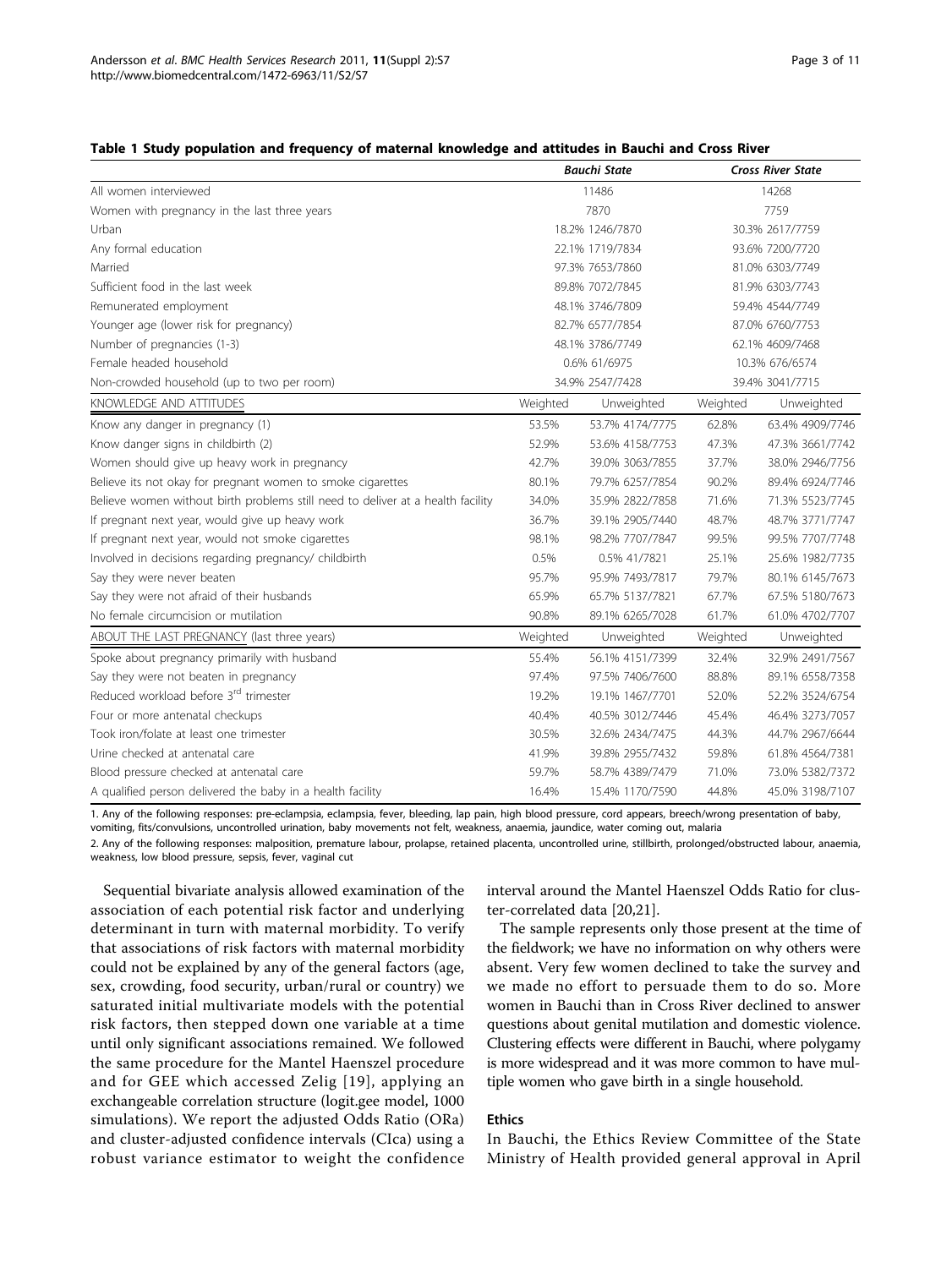2009. The Cross River State Research Ethics Committee approved the methods and survey instruments on 28 August 2009, and the qualitative procedures in January 2010.

#### Results

Female interviewers administered questionnaires to 25,745 women of a possible 30,918 in the two states; 1.2% declined the interview (345 or 1.8% in Cross River and 37 or 0.3% in Bauchi); a further 15% were not available at the time of the visit (4,213 or 22.2% in Cross River, where more women have formal employment, and 429 or 3.6% in Bauchi). A total of 15,621 women had given birth (7,759 in Cross River and 7,862 in Bauchi) in the last three years.

Table [1](#page-2-0) lists the frequency of household characteristics, male knowledge and attitudes, antenatal care, work during pregnancy, IPV and FGM, and female knowledge, attitudes, intentions, and agency. One third lived in urban areas in Cross River, one half of that proportion in Bauchi. Nearly all Cross River women had formal education compared with one in every four Bauchi women.

Reports of pre-eclampsia and eclampsia were comparable in Bauchi (10.3% weighted value of 842/7684) and Cross River (13.0% weighted value of 973/7178). However, post-partum sepsis was much more common in Cross River (30.6% weighted value of 2223/7176), compared with 5.6% (weighted value of 473/7724 in Bauchi). The principal analysis combined pre-eclampsia, sepsis and other complications including excessive bleeding and convulsions as maternal morbidity related to pregnancy, delivery or post delivery: 17.8% of women in Bauchi and 43.9% in Cross River reported one of these.

Table [2](#page-4-0) shows the bivariate associations between all potential risk factors and underlying determinants studied and maternal morbidity, indicating a number of promising associations. In addition, in both states, postnatal visits were more common among women who reduced work before the third trimester of pregnancy, who had more antenatal check-ups, who delivered at the health centre, who had healthy attitudes to smoking in pregnancy and who were more likely to know of danger signs in pregnancy. In general, women receiving postnatal visits were better off: they were more likely to have some education, less likely to complain of food insecurity and less likely to live in crowded households.

Table [3](#page-6-0) shows the final multivariate models for all complications combined. In Bauchi, initial analysis of non-fatal maternal morbidity (pre-eclampsia, sepsis, excessive haemorrhage) showed marked heterogeneity between the minority of women who had a health check up after delivery and the majority who did not. Among those who received a check up, two factors remained in the final model: FGM (ORa 2.10 95%CIca 1.39-3.17) and four or more pregnancies (ORa 1.48, 95%CIca 1.15-1.90). FGM remained in both models in Cross River.

Physical IPV during pregnancy showed the strongest association with maternal morbidity in all multivariate models except the small group of Bauchi women who had home visits after delivery. This prominent role remained unchanged when we repeated the analysis using GEE.

Among women who had no home visit after delivery, those who had an unqualified birth attendant (most often to a traditional midwife without government approved training, less often to a neighbour or a family member) were more likely to have complications in both states.

We constructed a compound variable of factors related to the role of a husband or partner in the final model: IPV in pregnancy, IPV in the last year, and report that women had not discussed pregnancy with their husband or partner. Women with all three directly husband-related factors were much more likely to report a pregnancy or birth complication than women who had none, one or two of these factors (ORa 2.39, 95%CIca 1.96-2.92, RD 0.207, 222/432 women with all three and 4,397/14,335 who did not). This association was not explained by any of the factors we could take into account in this study.

Table [4](#page-6-0) shows the final models for risk factors for preeclampsia and sepsis. Both initial models included the risk factors shown in Table 2. As associations with pre-eclampsia were not significantly different in Bauchi and Cross River, we combined the states for analysis of pre-eclampsia. Four variables showed independent associations after adjusting for the others: IPV in the last year, IPV during the pregnancy in question, rural residence and FGM.

In the case of sepsis, the variable "state" modified most bivariate measured associations, so we developed a separate multivariate model for Bauchi and Cross River. In Bauchi, sepsis was independently associated with IPV in the last year, IPV in the last pregnancy, perception of being cared for in pregnancy, age of the mother (younger women more likely to suffer sepsis) and FGM (Table [4](#page-6-0)). In Cross River, only two variables remained in the final model, IPV in the last year and perception of being cared for during the pregnancy.

Table [5](#page-7-0) shows the low levels of male knowledge of pregnancy and delivery, and the high level of good intentions about maternal risks.

Male focus groups discussed what men consider when deciding where a woman should deliver her child. Almost all groups recognized a need for skilled birth attendance, and almost all raised economic considerations in taking advantage of this where it was available. "The man considers the weight of his pocket before deciding where to take the woman for delivery".

Few of the 180 male focus groups saw men as the cause of IPV; nearly all concluded that IPV could be avoided if women prayed, were obedient and patient,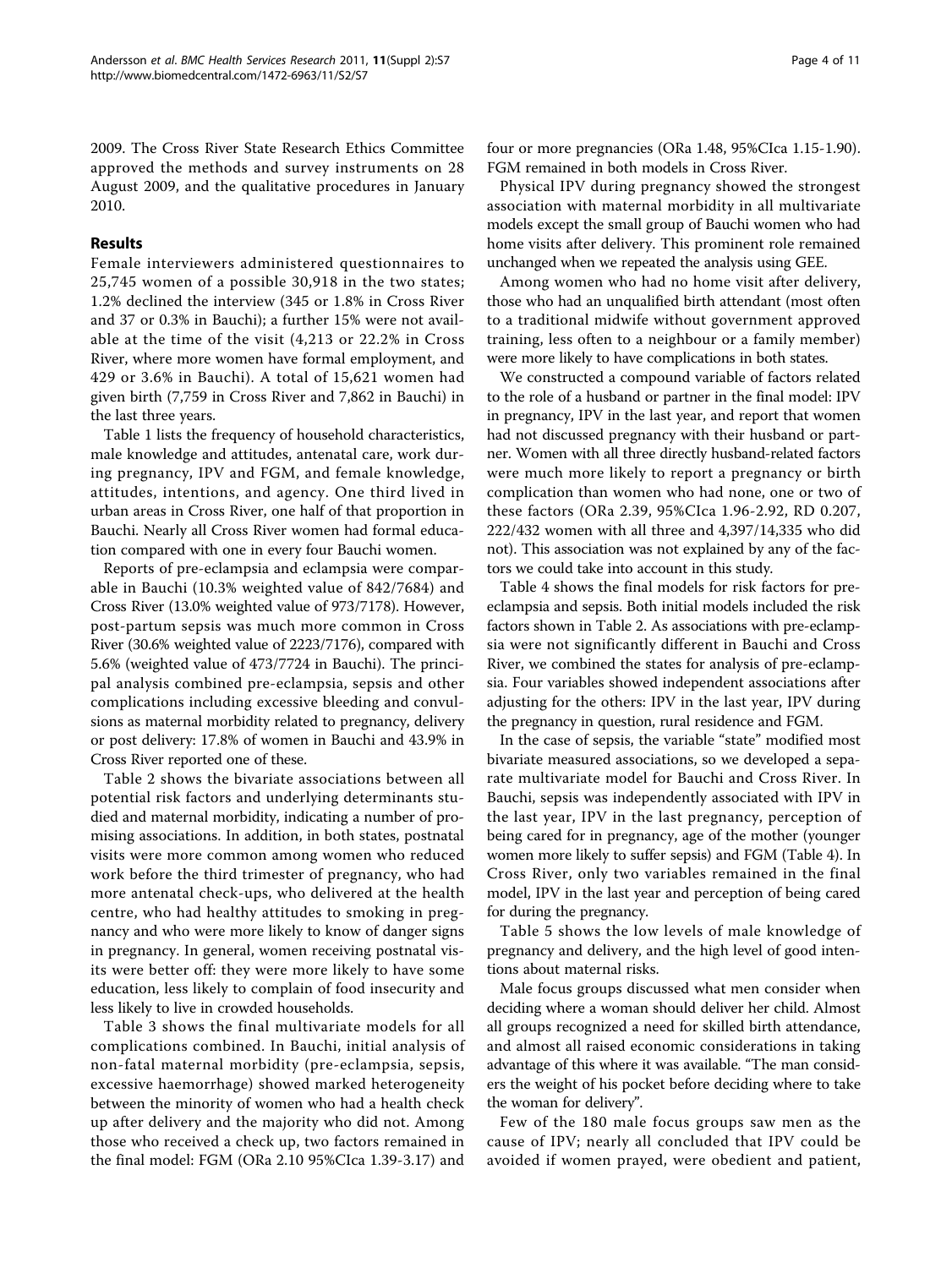| Variable                                                                           |                             | Bauchi                         | Cross River             |                             |                                |                         |
|------------------------------------------------------------------------------------|-----------------------------|--------------------------------|-------------------------|-----------------------------|--------------------------------|-------------------------|
|                                                                                    | With problem with<br>factor | With problem without<br>factor | OR (95%<br>Clca)        | With problem with<br>factor | With problem without<br>factor | OR (95%<br>Clca)        |
| Urban                                                                              | 22.5% 274/1219              | 18.1% 1155/6378                | 1.31 (1.00-<br>1.72)    | 45.7% 1093/2393             | 43.9% 2097/4777                | 1.07 (0.90-<br>1.28)    |
| Any formal education                                                               | 22.5% 374/1660              | 17.7% 1046/5903                | $1.35(1.10-$<br>1.66)   | 44.8% 2971/6637             | 41.5% 290/496                  | $1.14(0.94 -$<br>1.39)  |
| Married                                                                            | 18.7% 1382/7393             | 22.6% 44/195                   | $0.79$ (0.57-<br>1.09)  | 44.2% 2608/5896             | 45.6% 577/1264                 | $0.94(0.82 -$<br>1.09)  |
| Food security in last week                                                         | 18.2% 1239/6824             | 24.8% 186/749                  | $0.67$ (0.55-<br>0.81)  | 42.9% 2502/5835             | 51.6% 682/1321                 | $0.70$ (0.63-<br>0.78)  |
| Remunerated employment                                                             | 20.7% 753/3629              | 17.1% 668/3909                 | 1.27 (1.08-<br>1.50)    | 45.9% 1931/4207             | 42.5% 1254/2954                | $1.15(1.02 -$<br>1.30)  |
| Low risk age for pregnancy (18-35 yrs)                                             | 18.7% 1186/6356             | 19.7% 242/1226                 | $0.93(0.79-$<br>1.10)   | 45.1% 2832/6274             | 40.0% 356/890                  | 1.23 (1.06-<br>1.43)    |
| Times pregnant (1-3 pregnancies)                                                   | 16.5% 605/3658              | 20.9% 798/3827                 | $0.75$ (0.65-<br>0.87)  | 44.4% 1945/4385             | 44.7% 1233/2761                | $0.99(0.90 -$<br>1.08)  |
| Female headed household                                                            | 25.4% 15/59                 | 18.8% 1251/6672                | 1.48 (0.73-<br>$3.00$ ) | 50.6% 159/314               | 48% 1479/3079                  | 1.16 (0.94-<br>1.42)    |
| Non-crowded households (2/room or less)                                            | 19.9% 487/2451              | 18.4% 870/4719                 | 1.10 (0.94-<br>1.28)    | 46.7% 652/1395              | 49.1% 1229/2501                | 0.86 (0.76-<br>0.97)    |
| Know any danger in pregnancy                                                       | 20.1% 817/4065              | 17.3% 596/3441                 | 1.20 (1.06-<br>1.36)    | 44.5% 2035/4577             | 44.6% 1151/2583                | 1.00 (0.90-<br>$1.10$ ) |
| Know danger signs in childbirth                                                    | 20.2% 817/4042              | 17.2% 592/3445                 | $1.22$ (1.07-<br>1.39)  | 47.2% 1600/3389             | 42.0% 1583/3765                | $1.23(1.10-$<br>1.38)   |
| Believe women should give up heavy work in pregnancy                               | 17.4% 511/2938              | 19.7% 914/4646                 | $0.86$ (0.75-<br>0.98)  | 44.7% 1217/2720             | 44.3% 2476/4448                | $1.02$ (0.91-<br>1.14)  |
| Believe it's not okay for pregnant women to smoke cigarettes                       | 18.2% 1100/6046             | 21.2% 326/1536                 | $0.83$ (0.70-<br>0.98)  | 45.8% 3467/6393             | 34.1% 261/765                  | 1.63 (1.36-<br>1.95)    |
| Believe women without birth problems still need to deliver at a<br>health facility | 19.2% 526/2742              | 18.6% 899/4843                 | 1.04 (0.89-<br>1.21)    | 45.2% 2305/5105             | 42.8% 879/2052                 | 1.10 (0.99-<br>1.22)    |
| Intention: If pregnant next year, would give up heavy work                         | 18.4% 515/2800              | 19.4% 849/4381                 | $0.94(0.83 -$<br>1.06)  | 45.2% 1573/3477             | 43.8% 1614/3681                | 1.06 (0.94-<br>1.19     |
| Intention: If pregnant next year, would not smoke cigarettes                       | 18.6% 1387/7443             | 26.3% 35/133                   | $0.64$ (0.38-<br>1.07)  | 44.5% 3170/7120             | 33.3% (26/39)                  | $1.61(0.77 -$<br>3.33)  |
| Involved in decisions regarding pregnancy/childbirth                               | 45.0% 18/40                 | 18.7% 1404/7514                | 3.56 (1.98-<br>6.39)    | 46.9% 849/1811              | 43.7% 2335/5340                | $1.14(1.00 -$<br>1.28)  |
| Spoke about pregnancy primarily with husband                                       | 20.1% 802/3956              | 17.3% 546/3156                 | 1.20 (1.06-<br>1.37)    | 42.8% 1006/2349             | 45.4% 2115/4654                | $0.90(0.80 -$<br>1.01)  |
| Say they were not ever beaten                                                      | 18.4% 1332/7236             | 28.2% 89/316                   | $0.58$ (0.41-<br>0.81)  | 42.4% 2414/5695             | 53.1% 745/1403                 | $0.65$ (0.58-<br>0.73)  |
| Say they were not beaten in pregnancy                                              | 18.9% 1357/7183             | 24.6% 46/187                   | $0.71(0.48 -$<br>1.07)  | 43.3% 2732/6307             | 53.8% 415/772                  | $0.66$ (0.56-<br>0.77)  |

## <span id="page-4-0"></span>Table 2 Bivariate associations between maternal morbidity and potential risk factors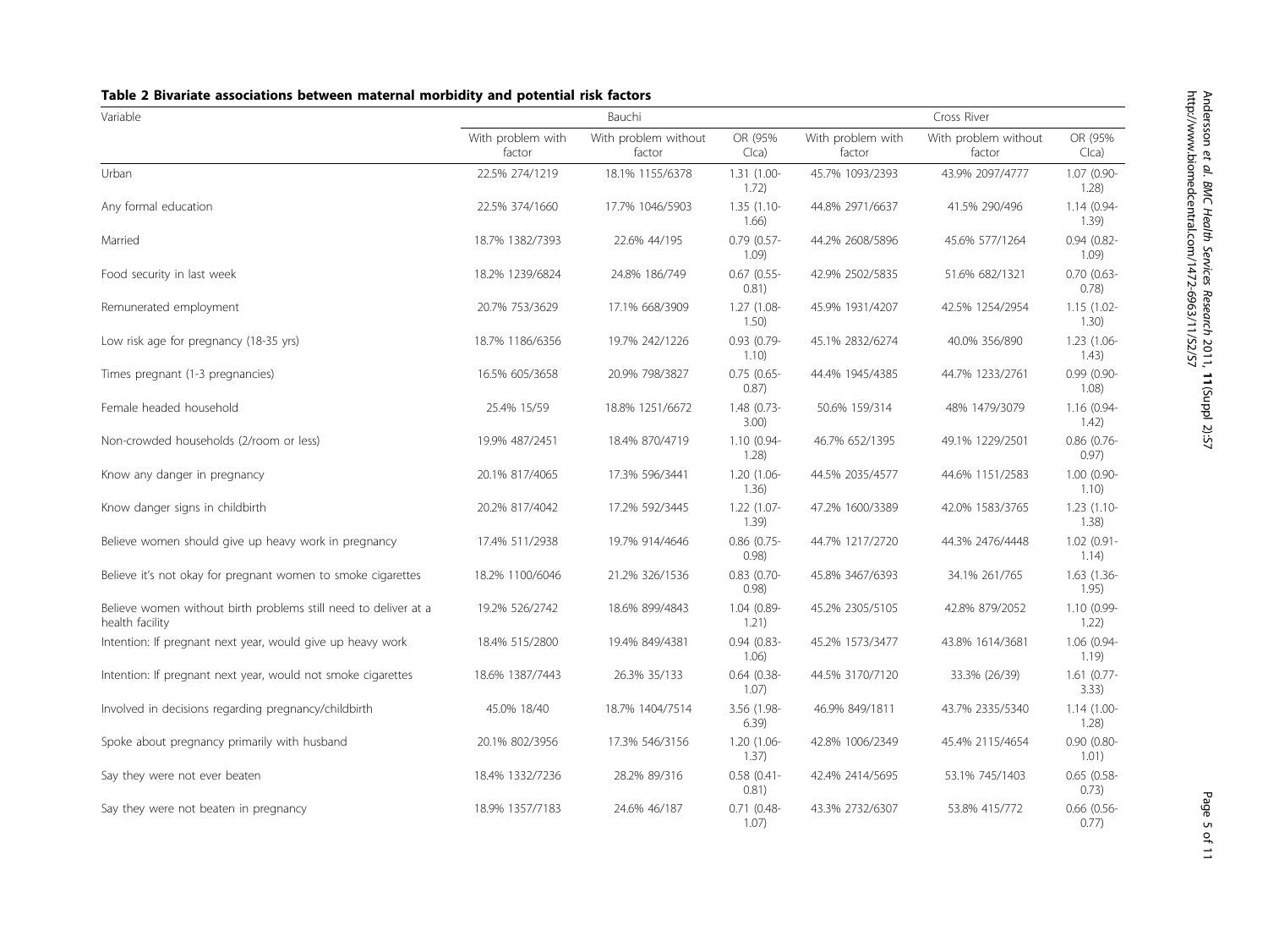| Say they were not afraid of their husbands      | 18.6% 933/5018  | 19.1% 486/2538  | $0.96(0.81 -$<br>1.15)    | 43.0% 2062/4795 | 47.6% 1096/2304 | $0.83$ (0.73-<br>0.94)  |
|-------------------------------------------------|-----------------|-----------------|---------------------------|-----------------|-----------------|-------------------------|
| Reduced workload before third trimester         | 22.5% 318/1416  | 18.0% 1084/6023 | $1.32(1.10-$<br>1.58)     | 42.7% 1424/3334 | 45.9% 1444/3149 | $0.88(0.79-$<br>0.98)   |
| Had four or more antenatal check-ups            | 22.0% 650/2952  | 16.9% 726/4300  | 1.39 (1.19-<br>1.62)      | 44.1% 1418/3218 | 45.4% 1628/3582 | $0.95(0.84 -$<br>1.06)  |
| Took iron-folate at least one trimester         | 20.8% 496/2385  | 17.5% 850/4847  | 1.23 (1.06-<br>1.44)      | 44.8% 1300/2904 | 44.8% 1155/3470 | 1.00 (0.90-<br>1.11)    |
| Urine checked at antenatal clinic               | 21.4% 619/2891  | 17.5% 758/4324  | 1.28 (1.07-<br>1.54)      | 43.0% 1890/4400 | 47.1% 1271/2700 | $0.85(0.74-$<br>0.96)   |
| Blood pressure checked at antenatal clinic      | 20.8% 892/4294  | 16.6% 492/2965  | 1.32 (1.09-<br>1.60)      | 43.4% 2256/5204 | 47.6% 898/1885  | $0.84(0.72 -$<br>0.98)  |
| Qualified person at delivery at health facility | 28.0% 321/1147  | 16.8% 1046/6211 | 1.92 (1.59-<br>2.31)      | 41.8% 1322/3162 | 46.8% 1816/3882 | $0.82$ (0.72-<br>(0.93) |
| Did not experience female circumcision          | 18.5% 1121/6074 | 23.8% 176/741   | $0.73$ $(0.58 -$<br>0.90) | 42.6% 1851/4346 | 47.6% 1323/2779 | $0.82$ (0.73-<br>0.91)  |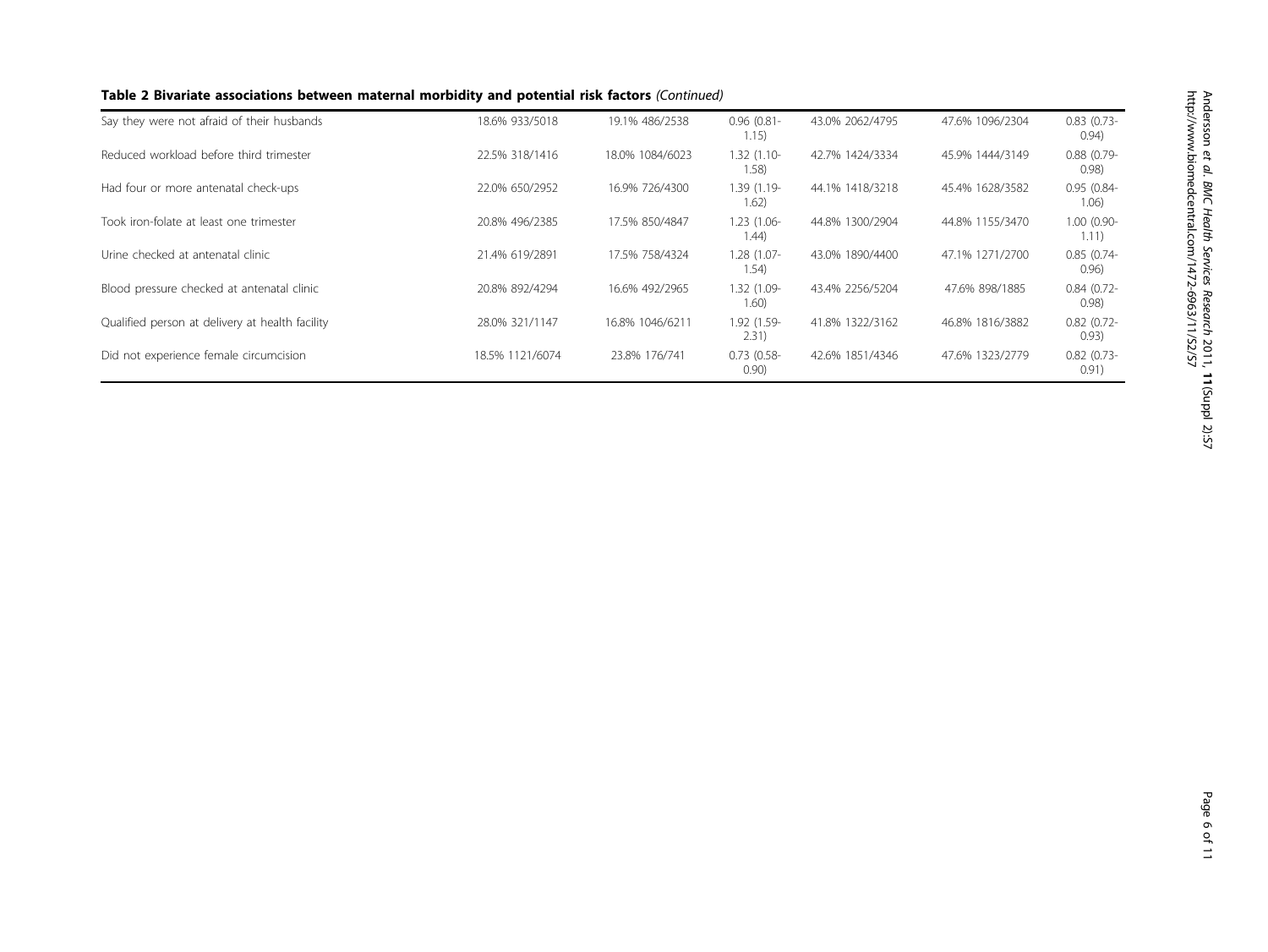|                                      | OR unadjusted | Mantel Haenszel analysis with cluster<br>adjustment |                        |                 | GEE with exchangeable correlation<br>matrix |
|--------------------------------------|---------------|-----------------------------------------------------|------------------------|-----------------|---------------------------------------------|
|                                      |               | OR <sup>1</sup> adjusted                            | Cluster adjusted 95%Cl | OR <sup>2</sup> | Robust 95%Cl                                |
| <b>Bauchi</b>                        |               |                                                     |                        | $\mathsf{n}$    |                                             |
| With check-up after delivery         |               | $n = 1137$                                          |                        | $n = 1307$      |                                             |
| <b>FGM</b>                           | 2.13          | 2.1                                                 | 1.39-3.17              | 1.93            | 1.35-2.77                                   |
| 4+ pregnancies                       | 1.49          | 1.48                                                | 1.15-1.90              | 1.46            | 1.14-1.87                                   |
| No check-up after delivery           |               | $n=5196$                                            |                        | $n = 6005$      |                                             |
| Did not speak primarily with husband | 1.35          | 1.41                                                | $1.21 - 1.67$          | ns              |                                             |
| Physical IPV in pregnancy            | 2.15          | 2.15                                                | 1.43-3.24              | 2.12            | 1.41-3.18                                   |
| Unqualified birth attendant          | 1.59          | 1.61                                                | $1.23 - 2.13$          | 1.48            | 1.17-1.86                                   |
| Insufficient food last week          | 1.68          | 1.66                                                | 1.22-2.26              | 1.46            | 1.14-1.86                                   |
| 4+ pregnancies                       | 1.26          | 1.24                                                | 1.05-1.48              | 1.28            | 1.08-1.51                                   |
| Less than 4 ANC check-ups            | 1.24          | ns                                                  | ns                     | 1.24            | 1.05-1.46                                   |
| <b>Cross River</b>                   |               |                                                     |                        |                 |                                             |
| With check-up after delivery         |               | $n = 2201$                                          |                        | $n = 2307$      |                                             |
| IPV last year                        | 1.6           | 1.56                                                | 1.20-2.03              | 1.58            | 1.24-2.02                                   |
| <b>FGM</b>                           | 1.28          | 1.29                                                | $1.10 - 1.51$          | 1.3             | $1.12 - 1.50$                               |
| Did not speak primarily with husband | 1.28          | 1.31                                                | $1.11 - 1.55$          | 1.25            | 1.07-1.48                                   |
| Crowded home (>2/room)               | 1.27          | 1.27                                                | 1.07-1.51              | 1.27            | 1.07-1.51                                   |
| Formal employment                    | 1.25          | 1.22                                                | $1.01 - 1.49$          | ns              | ns                                          |
| No check-up after delivery           |               | $n=4221$                                            |                        | $n = 4856$      |                                             |
| IPV last year                        | 1.5           | 1.43                                                | 1.24-1.65              | 1.3             | 1.10-1.54                                   |
| <b>FGM</b>                           | 1.2           | 1.19                                                | $1.03 - 1.37$          | ns              | ns                                          |
| Physical IPV in pregnancy            |               | ns                                                  | ns                     | 1.37            | 1.09-1.74                                   |
| Unqualified birth attendant          | 1.33          | 1.22                                                | $1.05 - 1.41$          | ns              | ns                                          |
| Insufficient food last week          | 1.42          | 1.32                                                | 1.15-1.53              | 1.28            | $1.10 - 1.48$                               |
| Aged 18-35 years                     | 1.32          | 1.3                                                 | 1.06-1.59              | 1.39            | $1.14 - 1.71$                               |
| Did not reduce workload              | 1.26          | 1.21                                                | 1.08-1.35              | 1.14            | $1.02 - 1.27$                               |

## <span id="page-6-0"></span>Table 3 Multivariate analysis of non-fatal maternal morbidity risk factors

<sup>1</sup>Odds Ratio for the association between the variable and maternal morbidity, adjusted for all other variables in the final multivariate model. The initial model was based on the covariates in Table 2

<sup>2</sup>An identical modelling process served for GEE

ns = not statistically significant at the 5% level

## Table 4 Multivariate analysis of risk factors for pre-eclampsia and sepsis

|                                         | <b>Cross River</b> |                        |                |                        |
|-----------------------------------------|--------------------|------------------------|----------------|------------------------|
|                                         | $OR1$ adjusted     | Cluster adjusted 95%Cl | $OR1$ adjusted | Cluster adjusted 95%Cl |
| Pre-eclampsia                           |                    | Bauchi and Cross River |                |                        |
| IPV last year                           | 1.39               | $1.17 - 1.65$          |                |                        |
| IPV during this pregnancy               | 1.27               | $1.01 - 1.58$          |                |                        |
| Rural residence                         | 1.38               | $1.17 - 1.62$          |                |                        |
| <b>FGM</b>                              | 1.15               | 1.02-1.29              |                |                        |
| <b>Sepsis</b>                           |                    |                        |                |                        |
|                                         | Bauchi n=6992      |                        |                | Cross River n=7671     |
| IPV in last year                        | 1.4                | $1.22 - 1.61$          | 2.29           | 1.42-3.68              |
| IPV in last pregnancy                   | 1.27               | $1.06 - 1.53$          |                |                        |
| Did not feel cared for during pregnancy | 1.35               | 1.15-1.59              | 1.65           | $1.21 - 2.24$          |
| Age over 30 years                       | 1.18               | $1.03 - 1.34$          |                |                        |
| <b>FGM</b>                              | 1.21               | 1.08-1.40              |                |                        |

<sup>1</sup> Odds Ratio for the association between the variable and maternal morbidity, adjusted for all other variables in the final multivariate model. The initial model was based on the covariates in Table 2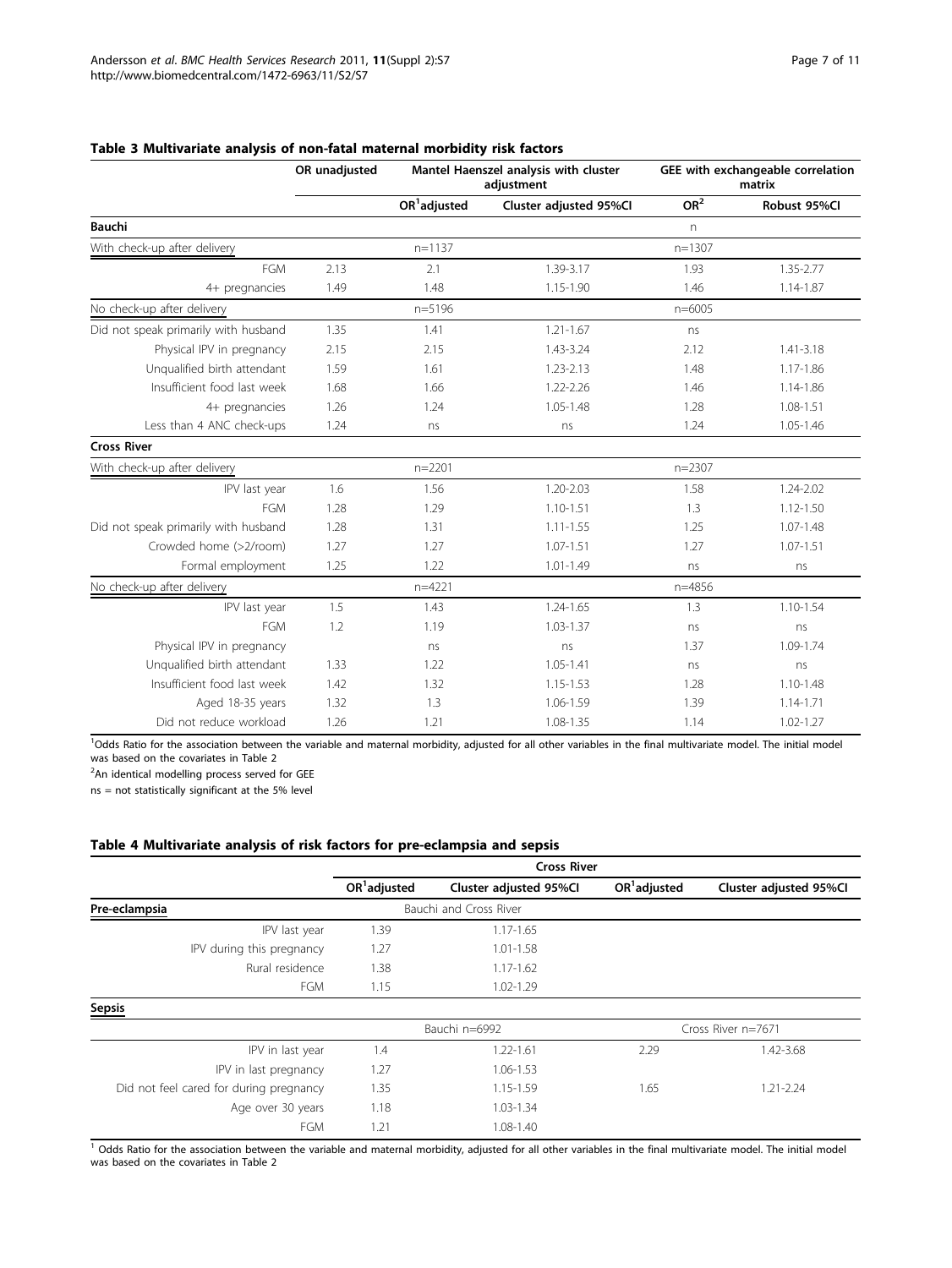|                                                                                       |          | <b>Bauchi State</b> | <b>Cross River State</b> |                 |  |
|---------------------------------------------------------------------------------------|----------|---------------------|--------------------------|-----------------|--|
| Men interviewed                                                                       |          | 2433                | 2623                     |                 |  |
|                                                                                       | Weighted | Unweighted          | Weighted                 | Unweighted      |  |
| Know any danger in pregnancy (1)                                                      | 31.1%    | 31.0% 706/2276      | 37.1%                    | 35.9% 874/2432  |  |
| Know danger signs in childbirth (2)                                                   | 44.7%    | 41.7% 947/2273      | 38.1%                    | 37.8% 921/2435  |  |
| Agree male health workers can do antenatal checkups                                   | 28.6%    | 30.4% 714/2352      | 82.2%                    | 82.1% 2033/2477 |  |
| Agree male health worker can do deliveries                                            | 21.9%    | 23.6% 554/2351      | 76.1%                    | 76.1% 1886/2477 |  |
| Agree it's good pregnant women get together to talk                                   | 94.2%    | 95.5% 2243/2350     | 94.3%                    | 94.4% 2331/2469 |  |
| Agree that women should give up heavy work in pregnancy                               | 45.1%    | 40.2% 944/2351      | 44.4%                    | 44.3% 1099/2479 |  |
| Agree it's not okay for pregnant women to smoke cigarettes                            | 77.8%    | 80.3% 1888/2352     | 90.6%                    | 90.7% 2249/2480 |  |
| Agree women with birth complications should deliver at a health facility              | 98.3%    | 98.5% 2313/2348     | 99.0%                    | 98.9% 2451/2478 |  |
| Believe women sometimes deserve to be beaten                                          | 9.8%     | 8.8% 205/2339       | 29.3%                    | 29.2% 723/2475  |  |
| Believe "in my culture, it is acceptable for a man to beat his wife"                  | 7.5%     | 6.9% 161/2342       | 20.8%                    | 20.5% 506/2472  |  |
| Believe violence between a man and a women is private and others should not interfere | 46.3%    | 45.6% 1069/2344     | 73.9%                    | 74.8% 1852/2475 |  |
| Willing to take time to accompany wife if she had danger in childbirth                | 70.3%    | 68.8% 1531/2226     | 97.6%                    | 97.4% 2321/2382 |  |
| Willing to spend on transport for wife if she had danger in childbirth                | 96.6%    | 96.6% 2209/2288     | 86.1%                    | 87.2% 2118/2429 |  |
| In future, if wife had danger in childbirth, would take her to health facility        | 96.2%    | 96.9% 2203/2273     | 92.7%                    | 93.5% 2279/2438 |  |
| Main source of information on pregnancy and childbirth                                |          |                     |                          |                 |  |
| Don't get any                                                                         | 4.1%     | 4.2% 96/2316        | 2.4%                     | 2.6% 63/2468    |  |
| Family/friends                                                                        | 26.5%    | 26.3% 610/2316      | 23.6%                    | 24.2% 596/2468  |  |
| Media                                                                                 | 43.3%    | 39.1% 905/2316      | 17.0%                    | 16.9% 417/2468  |  |
| Health worker                                                                         | 26.0%    | 30.3% 702/2316      | 55.3%                    | 54.5% 1344/2468 |  |

#### <span id="page-7-0"></span>Table 5 Male knowledge and attitudes about pregnancy and childbirth in Bauchi and Cross River States, Nigeria

1. Any of the following responses: pre-eclampsia, eclampsia, fever, bleeding, lap pain, high blood pressure, cord appears, breech/wrong presentation of baby, vomiting, fits/convulsions, uncontrolled urination, baby movements not felt, weakness, anaemia, jaundice, water coming out, malaria

2. Any of the following responses: malposition, premature labour, prolapse, retained placenta, uncontrolled urine, stillbirth, prolonged/obstructed labour, anaemia, weakness, low blood pressure, sepsis, fever, vaginal cut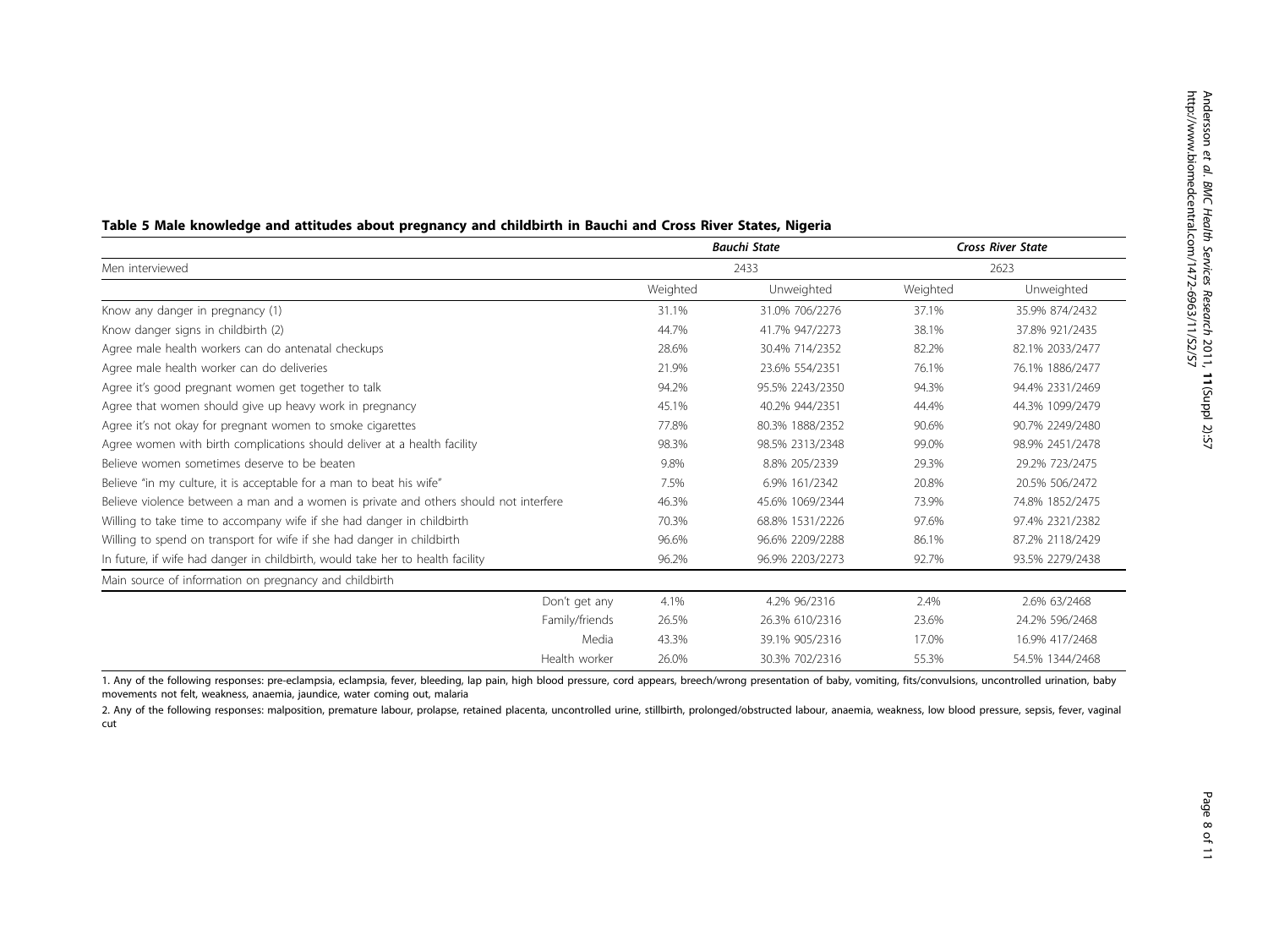and never refused sex. Asked how IPV could be avoided, several groups suggested increasing women's incomes. The focus groups were uniform in the belief that IPV is a private matter, reporting of IPV bringing shame, disgrace and "greater divisions". In Cross River, men quoted the Bible ("What God has joined together, let no man put asunder") as the reason for not reporting IPV. In both states, men gave prominence to community leaders and religious leaders to stop the violence. Despite the strong and uniform belief that IPV is a private matter, many male groups were in favour of locally administered punitive schemes, typically a fine for beating one's wife being a goat, or cash ranging from N500 to N10,000 (US\$4-70). Asked what men could do themselves, most groups felt they had the power to stop IPV, "As heads of the households, we can do it".

A clear theme in the 180 female focus groups was selfblame for the IPV ("strong mouth", disobedient, demanding or refusing sex). Some concluded that men were "naturally violent so there is nothing you can do". Others said pregnancy was a cause of violence as it made women irritable and too tired to have sex. They saw marital infidelity as a common cause, whether the woman or man was cheating. Across all regions of both states, women saw money as a major cause. According to women in Cross River, "the Bible says that the wife does not have rights over her body, so we should submit our body to our husbands..." and "the Bible says that God created the woman out of Adam's rib, the woman should be under the man and should be humble to the man's relatives to avoid being beaten by the man." In Cross River, women saw IPV as a family matter, to be resolved at home. In clear contrast, no women's focus group in Bauchi reported this view.

## **Discussion**

Within the constraints of a cross-sectional survey of childbirth survivors, IPV during pregnancy and history of IPV in the last year were the most prominent risk factors or underlying determinants for maternal morbidity in both Bauchi and Cross River.

This study relies on self-reporting of morbidity by survivors of childbirth. Reports of morbidity were quite different between the two states, compatible with different levels of health literacy and the marked differences in women's education between the states. We reduced the effect of this by analysing the two states separately and combining types of maternal morbidity. Despite this reporting difference, spouse-related factors (IPV in the last year, IPV in pregnancy, did not discuss pregnancy primarily with husband) were prominent in both states.

Analysis of individual morbidities (pre-eclampsia and sepsis) showed very much the same picture.

We were initially surprised that women in Cross River reported more delivery complications than women in Bauchi, although many more in River Cross benefited from institutional deliveries. Women in Cross River were also more likely to report IPV and FGM. We do not interpret this to mean these risks are actually higher in Cross River, rather that those women who suffered them were less likely to report them if they were less educated and had less contact with health services. Female education levels were much lower and far fewer women had institutional deliveries in Bauchi than in Cross River. Although we have no detailed information on this from

reporting of complications among women who are at highest risk invalidates unstratified comparison of rates in Bauchi and Cross River. However, it is difficult to compare rates among educated women who have access to care, because there are so few such women in Bauchi. Associations with maternal morbidity differed between the advantaged women receiving a postnatal home visit, and the majority of women who did not. We offset this by analyzing the groups separately. In both states, those who received a home visit were evidently better off and

the questionnaires, it is plausible that less educated women considered these problems normal or, having survived, inconsequential. There may also be different social imperatives, interpretations of family pride, between Cross River and Bauchi. This likely under-

more engaged with the health services; their risk factors in Bauchi were physical, FGM and multiple (four or more) pregnancies. In all other groups, IPV and socioeconomic factors were prominent.

This was a cross-sectional study, with all the usual issues of direction of causality of even the strongest associations. Some spouse-related factors not specific to the pregnancy (IPV in the last year) might be causally related to maternal outcomes or they might result from the maternal outcome or something else shared with the maternal outcome that we neglected to study. It seems likely that the IPV reported during pregnancy preceded the maternal morbidity; it is also possible that women who suffered complications remembered violence differently. Either way, the associations are a cause for concern for pregnant women.

Husband related risk factors and underlying determinants affect many women. Some 45% of women in Bauchi and 68% in Cross River did not say they discussed their pregnancy primarily with their husbands or partners. Only one in five women in Bauchi and one half in Cross River reduced their workload before the third trimester (Table [1](#page-2-0)). Related to patriarchy though not narrowly to the behaviour of the husband during pregnancy [\[22\]](#page-10-0), at least one in every ten Bauchi women and four in ten Cross River women entered reproductive life with mutilated genitals.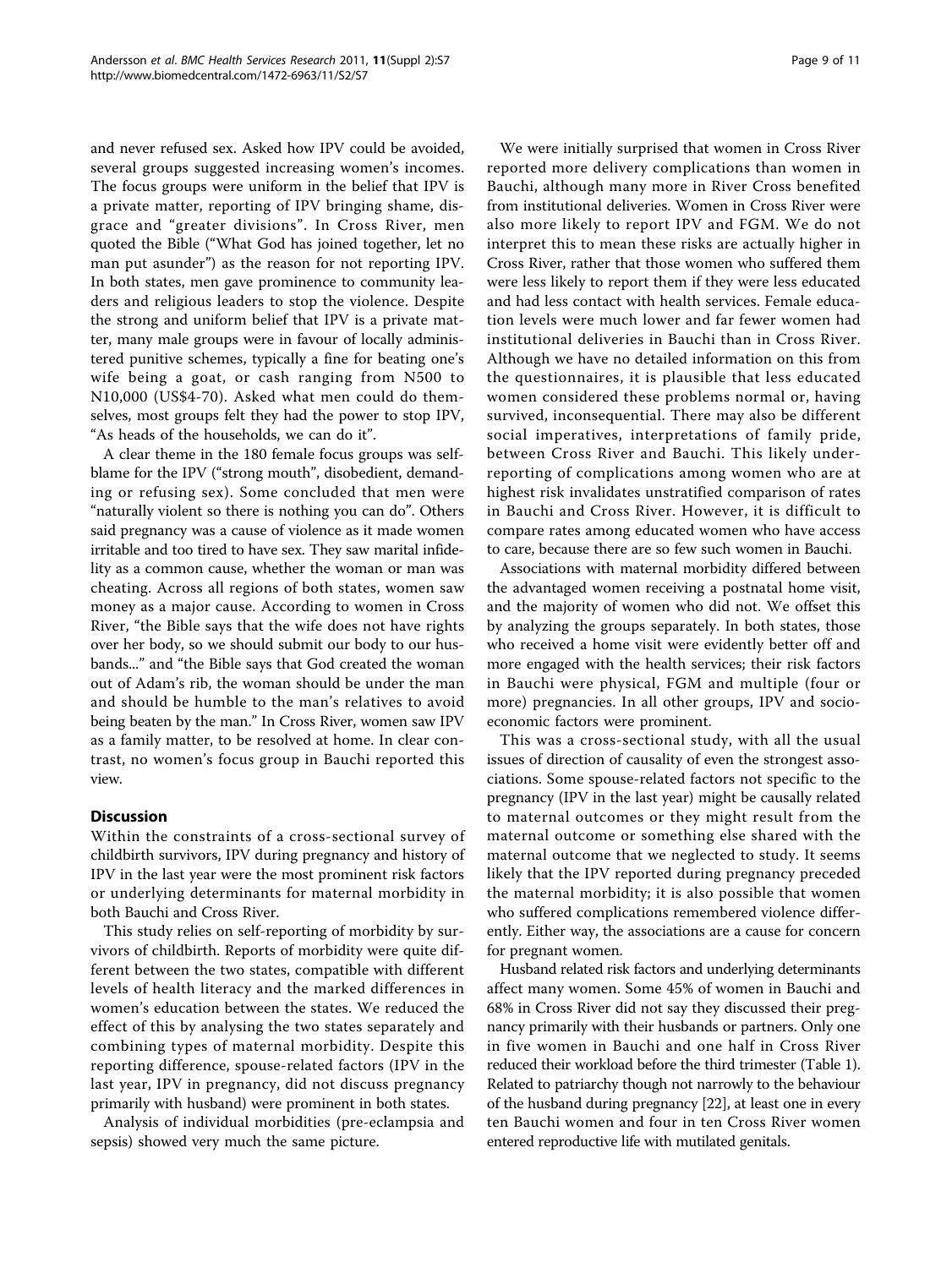<span id="page-9-0"></span>The protective association between maternal morbidity and the birth attendance by a qualified midwife in both Bauchi and Cross River (Tables [3](#page-6-0) and [4](#page-6-0)) is especially important given the low level of participation of women in decisions about where the birth should be attended. In Bauchi, only 15.6% of women we interviewed had delivered in a health facility. Although the household survey showed good intentions if little knowledge among male respondents (Table [5\)](#page-7-0), focus groups with men showed a prominent belief that maternal outcomes were a question for health services.

The levels of IPV we detected in the two states are within the range of other studies of IPV in pregnancy in Nigeria [[23-25](#page-10-0)]. Associations of maternal morbidity with IPV are well documented in eclampsia [\[26,27](#page-10-0)], pre-term delivery [\[28,29](#page-10-0)], mental health [\[30,31](#page-10-0)], alcohol and tobacco use [[32](#page-10-0)], and health seeking behaviour [[33](#page-10-0)-[35\]](#page-10-0). Little is known of the mechanisms underlying these associations with IPV, and our study is not the design to add major insights. Depression [\[31](#page-10-0),[36](#page-10-0)] and stress [\[30](#page-10-0)] are plausible intermediaries. Whatever the mechanism, it is clear that men play an important if not pivotal role – and it is a role they can change. The few calls for men to play a role in favour of prevention of maternal mortality [[37-39](#page-10-0)] have not been accompanied by larger scale programmes that address maternal morbidity through working with men.

#### Conclusions

In this study as in others in other places, violence against women is strongly associated with maternal morbidity. Reduction of these risk factors and underlying determinants involves spouses, independent of the health services. The sample represents the northern Bauchi state and Cross River in the south east of Nigeria. High levels of FGM, maternal mortality and pregnancy complications in the predominantly Christian south contradict any notion that these are limited to the predominantly Muslim north. Across these widely different settings and consistent with existing literature, male responsibility is important in maternal mortality.

Our focus on men in prevention of maternal morbidity does not detract from the good reasons to increase coverage with antenatal care and access to health facilities. Enhancing the clinical protocols and skills of health workers can only be of benefit to women in Nigeria and elsewhere. But, with prominence of men in the strongest risk factors for and underlying determinants of maternal morbidity, efforts to increase coverage and quality of obstetric care should take care not to bolster the male belief that maternal health is not their responsibility.

Our study opens another arena for reduction of maternal morbidity, with men as possible agents for change. The violence women experience throughout their lives – genital mutilation, domestic violence, and steep power gradients – is accentuated through pregnancy and childbirth, when women are most vulnerable. IPV especially in pregnancy, women's fear of husbands or partners and being able to discuss pregnancy with their husbands or partners are all within the male domain.

#### Acknowledgements

The Canadian International Development Agency (CIDA) and the International Development Research Centre (IDRC) funded this work as part of a five year Nigeria Evidence-based Health System Initiative (NEHSI) in Bauchi and Cross River states.

The governments of Bauchi and Cross River states created a researchfriendly atmosphere that made this work possible. In Cross River, we thank Dr Ekabua, his colleagues at the University of Calabar Teaching Hospital, and the Cross River state Association of Traditional Birth Attendants who gave us insights into maternal care.

This article has been published as part of BMC Health Services Research Volume 11 Supplement 2, 2011: Social audit: building the community voice into health service delivery and planning. The full contents of the supplement are available online at [http://www.biomedcentral.com/1472-6963/11?](http://www.biomedcentral.com/1472-6963/11?issue=S2) [issue=S2.](http://www.biomedcentral.com/1472-6963/11?issue=S2)

#### Author details

1 Centro de Investigación de Enfermedades Tropicales, Universidad Autónoma de Guerrero, Calle Pino, El Roble, Acapulco, Mexico. <sup>2</sup>CIET Trust Calabar and Bauchi, Nigeria. <sup>3</sup>Bauchi State Primary Health Care Development Agency, Nigeria. <sup>4</sup>Bauchi State Ministry of Health, Nigeria. <sup>5</sup>Cross River State Ministry of Health, Nigeria. <sup>6</sup>Institute of Geography, Urban and Regional Planning, University of Peshawar, Pakistan.

#### Competing interests

The authors declare they have no competing interests.

Published: 21 December 2011

#### References

- Hogan MC, Foreman KJ, Naghavi M, Ahn SY, Wang M, Makela SM, Lopez AD, Lozano R, Murray CJ: [Maternal mortality for 181 countries,](http://www.ncbi.nlm.nih.gov/pubmed/20382417?dopt=Abstract) [1980-2008: a systematic analysis of progress towards Millennium](http://www.ncbi.nlm.nih.gov/pubmed/20382417?dopt=Abstract) [Development Goal 5.](http://www.ncbi.nlm.nih.gov/pubmed/20382417?dopt=Abstract) Lancet 2010, 375:1609-23.
- 2. World Health Organisation, UNICEF, UNFPA, the World Bank: Trends in maternal mortality: 1990-2008. Geneva; 2010.
- 3. Mairiga AG, Saleh W: [Maternal mortality at the State Specialist Hospital](http://www.ncbi.nlm.nih.gov/pubmed/19530545?dopt=Abstract) [Bauchi, Northern Nigeria.](http://www.ncbi.nlm.nih.gov/pubmed/19530545?dopt=Abstract) East Afr Med J 2009, 86(1):25-30.
- 4. Ujah IA, Aisien OA, Mutihir JT, Vanderjagt DJ, Glew RH, Uguru VE: [Factors](http://www.ncbi.nlm.nih.gov/pubmed/16623187?dopt=Abstract) [contributing to maternal mortality in north-central Nigeria: a seventeen](http://www.ncbi.nlm.nih.gov/pubmed/16623187?dopt=Abstract)[year review.](http://www.ncbi.nlm.nih.gov/pubmed/16623187?dopt=Abstract) Afr J Reprod Health 2005, 9:27-40.
- 5. Wall LL: [Dead mothers and injured wives: the social context of maternal](http://www.ncbi.nlm.nih.gov/pubmed/9919629?dopt=Abstract) [morbidity and mortality among the Hausa of northern Nigeria.](http://www.ncbi.nlm.nih.gov/pubmed/9919629?dopt=Abstract) Stud Fam Plann 1998, 29(4):341-59.
- 6. Ozumba BC, Nwogu-Ikojo EE: [Avoidable maternal mortality in Enugu,](http://www.ncbi.nlm.nih.gov/pubmed/17959207?dopt=Abstract) [Nigeria.](http://www.ncbi.nlm.nih.gov/pubmed/17959207?dopt=Abstract) Public Health 2008, 122:354-360.
- 7. Ibekwe PC, Ibekwe RO: [Provision of essential obstetric care \(EOC\): a sine](http://www.ncbi.nlm.nih.gov/pubmed/19066239?dopt=Abstract) [qua non to reducing maternal mortality rate in Nigeria.](http://www.ncbi.nlm.nih.gov/pubmed/19066239?dopt=Abstract) Promot Educ 2008, 15(4):50-52.
- 8. Chukudebelu WO, Ozumba BC: [Maternal mortality at the University of](http://www.ncbi.nlm.nih.gov/pubmed/12179283?dopt=Abstract) [Nigeria Teaching Hospital \(UNTH\) Enugu, Nigeria: a 10-year survey.](http://www.ncbi.nlm.nih.gov/pubmed/12179283?dopt=Abstract) Trop J Obstet Gynaecol 1988, 1:23-6.
- 9. Umeora OUJ, Ejikeme BN: [Clinical correlates and trends in hospital](http://www.ncbi.nlm.nih.gov/pubmed/16483972?dopt=Abstract) [mortality in rural Nigeria.](http://www.ncbi.nlm.nih.gov/pubmed/16483972?dopt=Abstract) J Obstet Gynaecol 2006, 26(2):139-40.
- 10. Igberase GO, Ebeigbe PN: [Maternal mortality in a rural referral hospital in](http://www.ncbi.nlm.nih.gov/pubmed/17464810?dopt=Abstract) [the Niger Delta, Nigeria.](http://www.ncbi.nlm.nih.gov/pubmed/17464810?dopt=Abstract) Journal of Obstetrics and Gynaecology 2007, 27(3):275-278.
- 11. Lanre-Abass BA: [Poverty and maternal mortality in Nigeria: towards a](http://www.ncbi.nlm.nih.gov/pubmed/18447920?dopt=Abstract) [more viable ethics of modern medical practice.](http://www.ncbi.nlm.nih.gov/pubmed/18447920?dopt=Abstract) International Journal for Equity in Health 2008, 7:11.
- 12. Harrison KA: [Maternal Mortality in Nigeria: The Real Issues.](http://www.ncbi.nlm.nih.gov/pubmed/10214398?dopt=Abstract) African Journal of Reproductive Health 1997, 1:7-13.